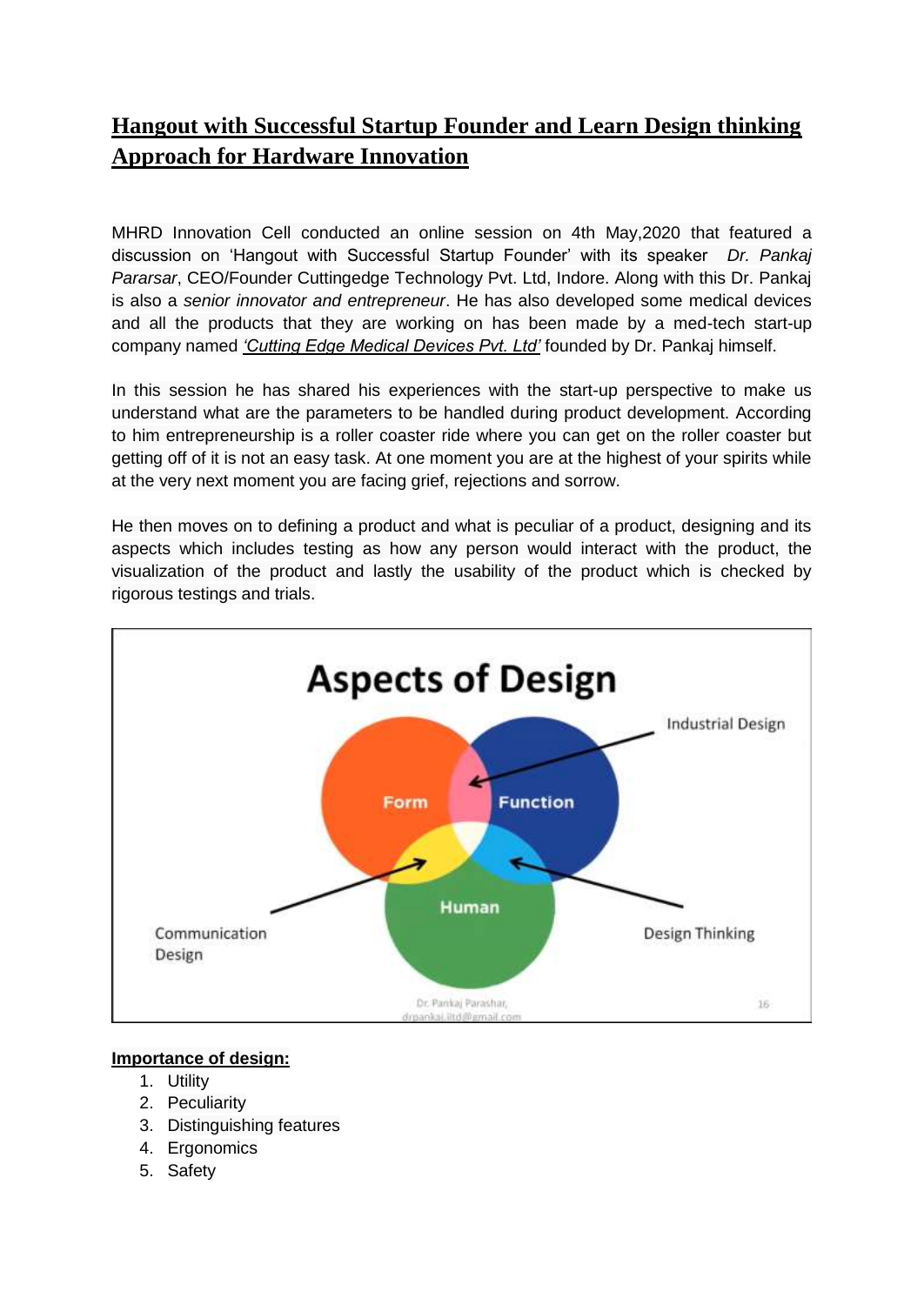- 6. Unique selling proposition
- 7. Part of marketing strategy
- 8. Aligns with company motto

## **Steps of engineering a product through design :**

- 1. Ideation / Sketches- gives the first look of the product
- 2. Design Proposal looks of the product what will it be made of, specifications and requirements for the product
- 3. Feasibility Analysis- product has to be sturdy and long lasting
- 4. Prototypes. so that the real feel of the product could be felt
- 5. Feedback the feedback could be taken on the prototype to check whether the product matches all the criterias.

The session was no doubt an informative one with deep insights of product development and the necessary steps to be taken during product making.



## **The link for the above session :**

[Session 5 : Hangout with Successful Startup Founder.](https://youtu.be/IKclNgKMJxk)

Following IIC members attended the above session of Leadership talk series:

Faculty Member:

- 1. Dr. Kusha Tiwari ( Convenor)
- 2. Mr. Sushil Kumar